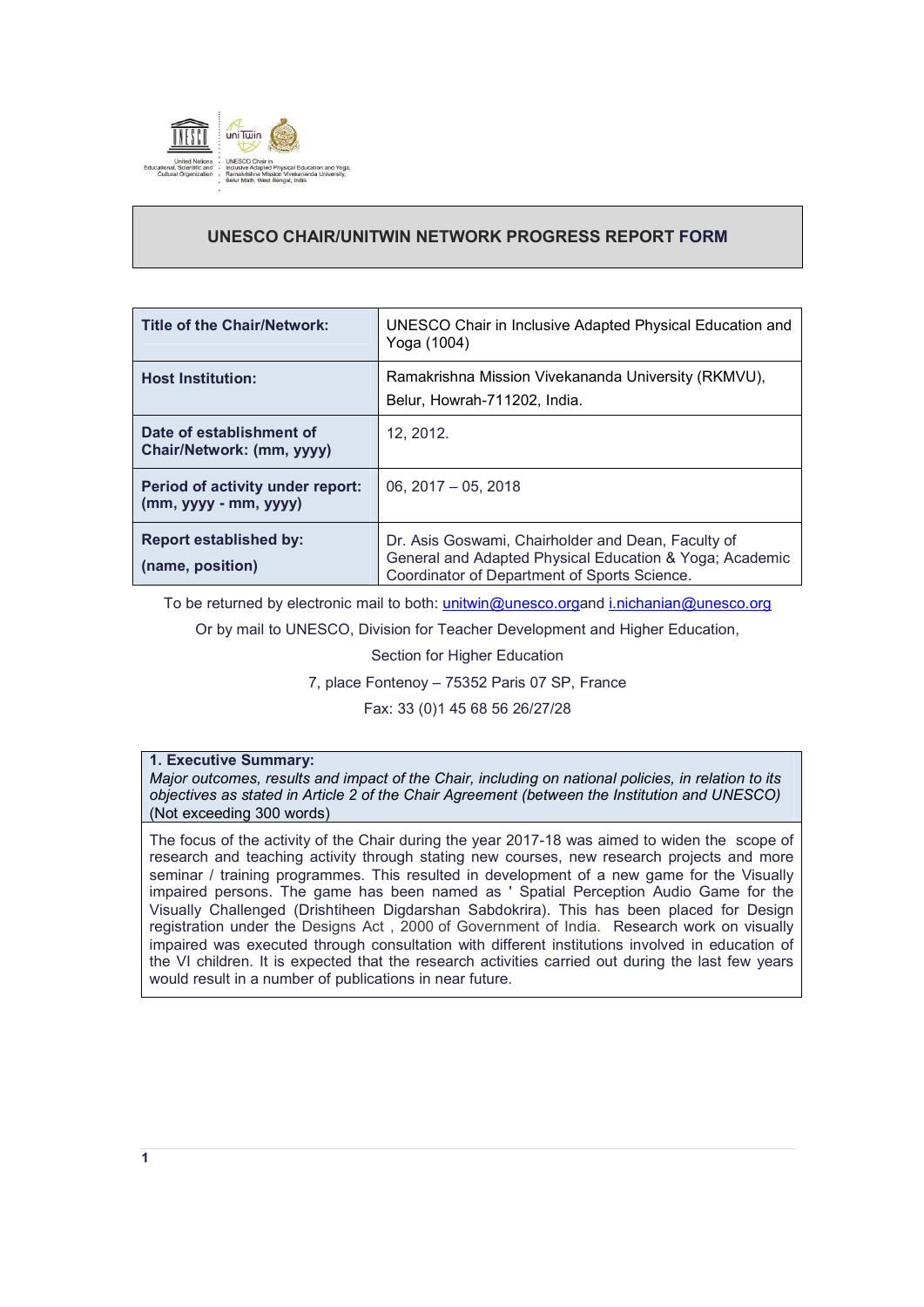

## **2) Activities:**

Overview of activities undertaken by the Chair during the reporting period

As per the notification No: F. 5-1/2017(CPP-I/DU) dt 10th Nov 2017 issued by UGC , 'Ramakrishna Mission Vivekananda University 'is renamed as **'Ramakrishna Mission Vivekananda Educational and Research Institute'**

(Deemed-to-be-University as declared by Govt of India under Section-3 of UGC Act 1956).

## **a) Education/Training/Research**

Activities of the Chair covers two Faculties and a Department of the University under the School of Rehabilitation Science and Physical Education: a) General and Adapted Physical Education and Yoga; b) Faculty of Disability Management and Special Education and c) Department of Sports Science and Yoga.

| i) Education<br>(leading to<br>certificate) | 1. The following courses are being conducted by the Faculty of General<br>and Adapted Physical Education and Yoga(FGAPEY), RKMVU, on a<br>regular basis.                                                       |
|---------------------------------------------|----------------------------------------------------------------------------------------------------------------------------------------------------------------------------------------------------------------|
|                                             | Ph.D.<br>M.Phil. in Physical Education<br>Master of Physical Education<br><b>Bachelor of Physical Education</b><br>Bachelor of Science in Physical Education<br>Diploma in Physical Education                  |
|                                             | 2. The following courses are being conducted by the Faculty of Disability<br>Management and Special Education (FDMSE), RKMVU, Coimbatore,<br>on regular basis                                                  |
|                                             | Ph.D in Special Education (VI/HI/MR)                                                                                                                                                                           |
|                                             | M.Phil in Special Education (VI/HI/MR)                                                                                                                                                                         |
|                                             | <b>Courses Recognized by Rehabilitation Council of India (RCI)</b>                                                                                                                                             |
|                                             | M.Ed in Special Education (VI/HI/MR)<br>B.ED in Special Education (VI/HI/MR)<br>D.ED in Special Education (VI/HI/MR)<br>DSLI - Diploma in Sign Language Interpretation                                         |
|                                             | (VI-Visual Impairment, HI-Hearing Impairment, MR-Mental Retardation)                                                                                                                                           |
|                                             | In addition Certificate<br>in Theatre Arts for Holistic Development and<br>Certificate course in Assistive Technology were also conducted.                                                                     |
|                                             | Academic courses in Main Campus at Belur Math:                                                                                                                                                                 |
|                                             | Two Departments, Dept. of Sports Science and Dept. of Yoga Studies,<br>were merged together to form Dept. of Sports Science and Yoga. The<br>Department is conducting the following programmes at present:     |
|                                             | 1. Integrated M.Phil.-Ph.D. in Sports Science<br>2. Post Graduate Diploma in Yoga (Regular 1 yr)<br>3. Post Graduate Diploma in Yoga (Weekend 2 yr)<br>4. Outreach programme in Yoga for Health and Wellbeing. |
| ii) Training                                | 1. Wheelchair Accessibility and Sports<br>One day workshop on Wheelchair Accessibility and Sports was jointly                                                                                                  |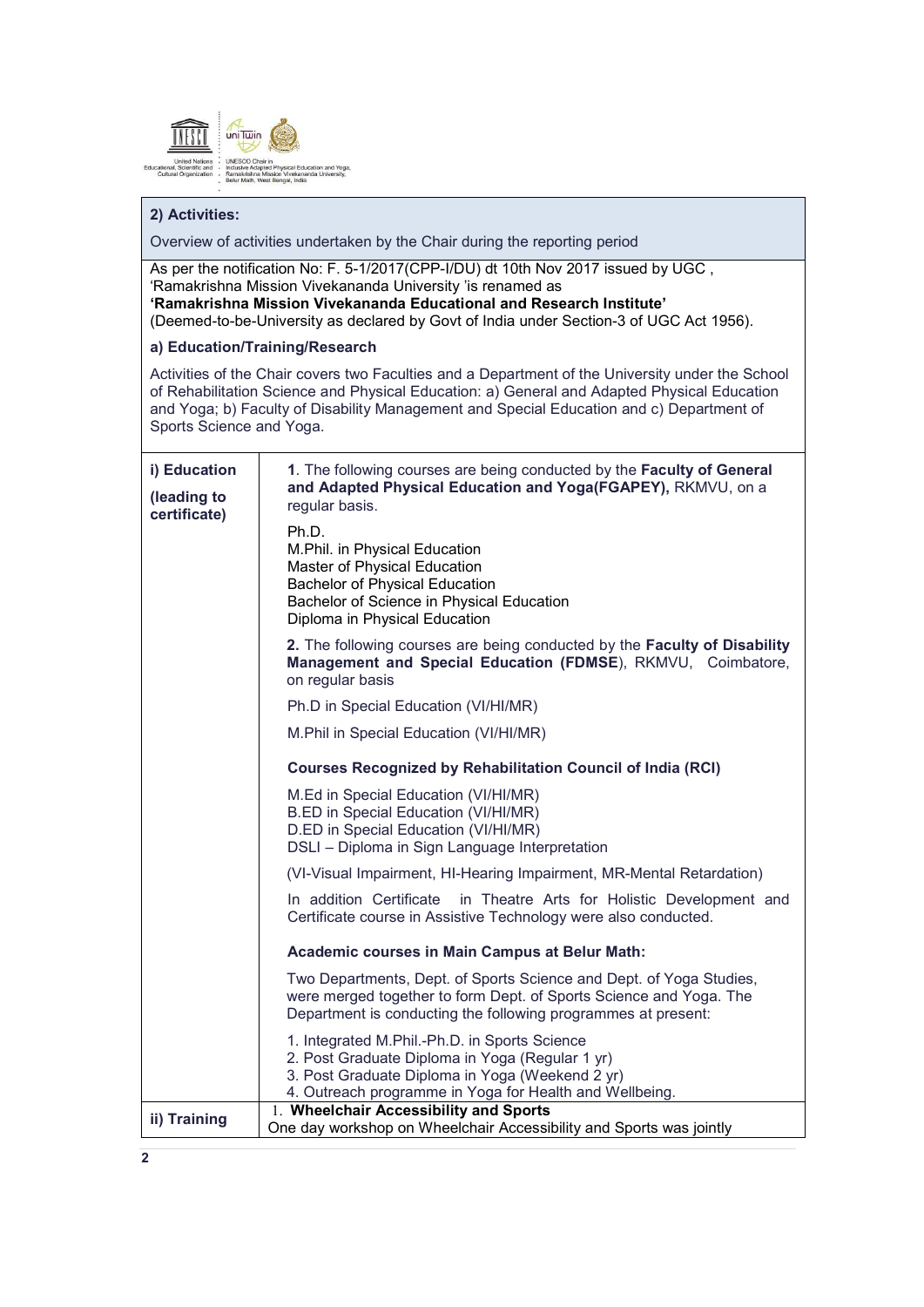



(short term) | organised by GAPEY, Leonard Cheshire Disability and University college of London and Global Disability innovation Hub on 31.05.2017.



2. Faculty members from Coimbatore campus, Dr. P.J. Sebastian and Dr.R. Giridharan has attended Special Olympics Leadership Academy Level III programme held in Kolkata during January 2018. Mr. Triloki Prasad, Research Scholar of Belur Campus of the University, attended Level I programme. The programme was delivered by Ms. Mary Davis, CEO, Special Olympics International and Dr.John Dow, MD, Special Olympics Asia Pacific Region.



3. Training programme on "Cardio-pulmonary resuscitation (CPR)" was organised for the Sports Science and Yoga Students of Belur Campus on 8th September, 2017. The traning was delivered by Dr. Tapas Mondal, Associate Professor, Division of Paediatric Cardiology, Dept. of Paediatrics, McMaster University, Canada.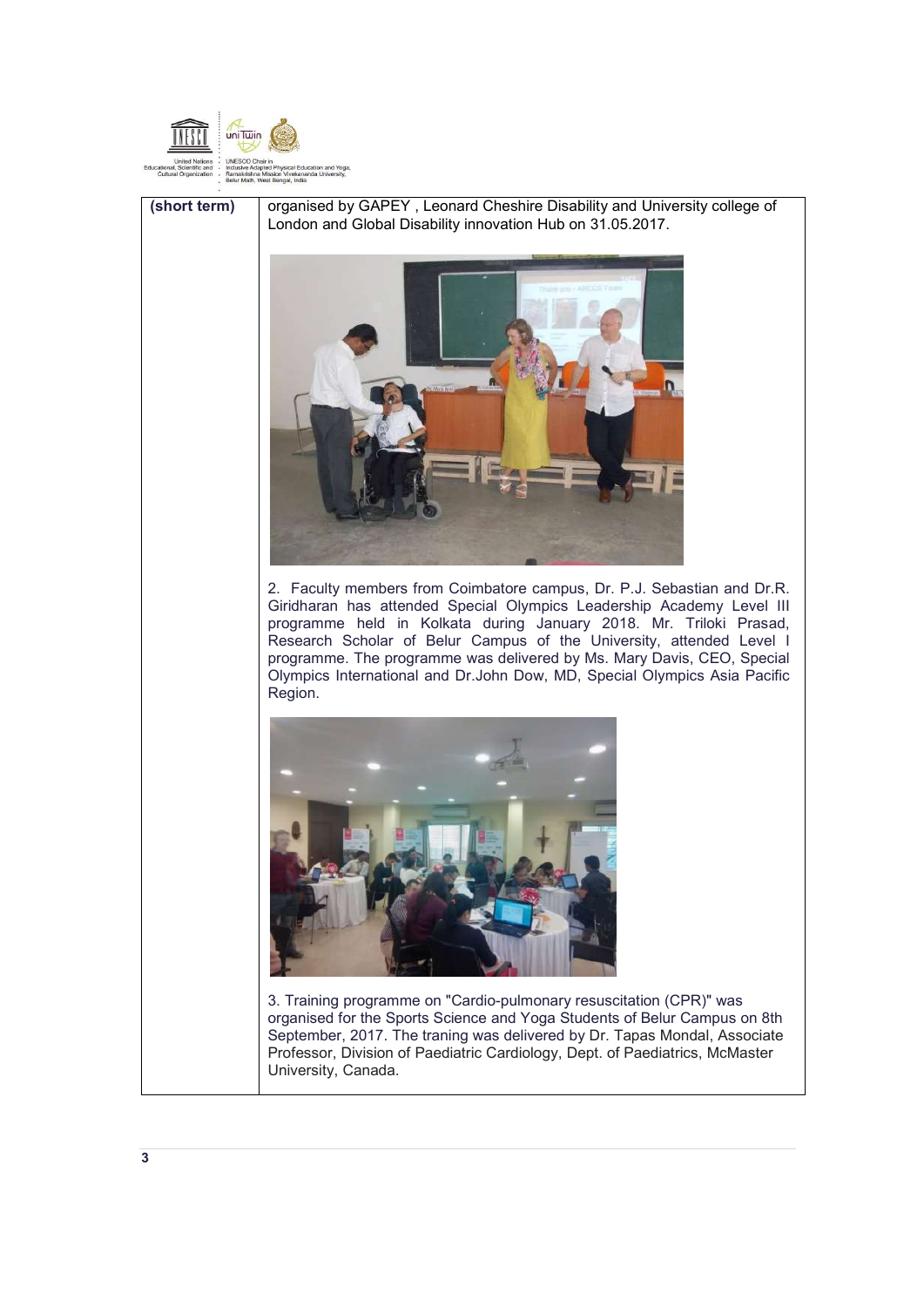

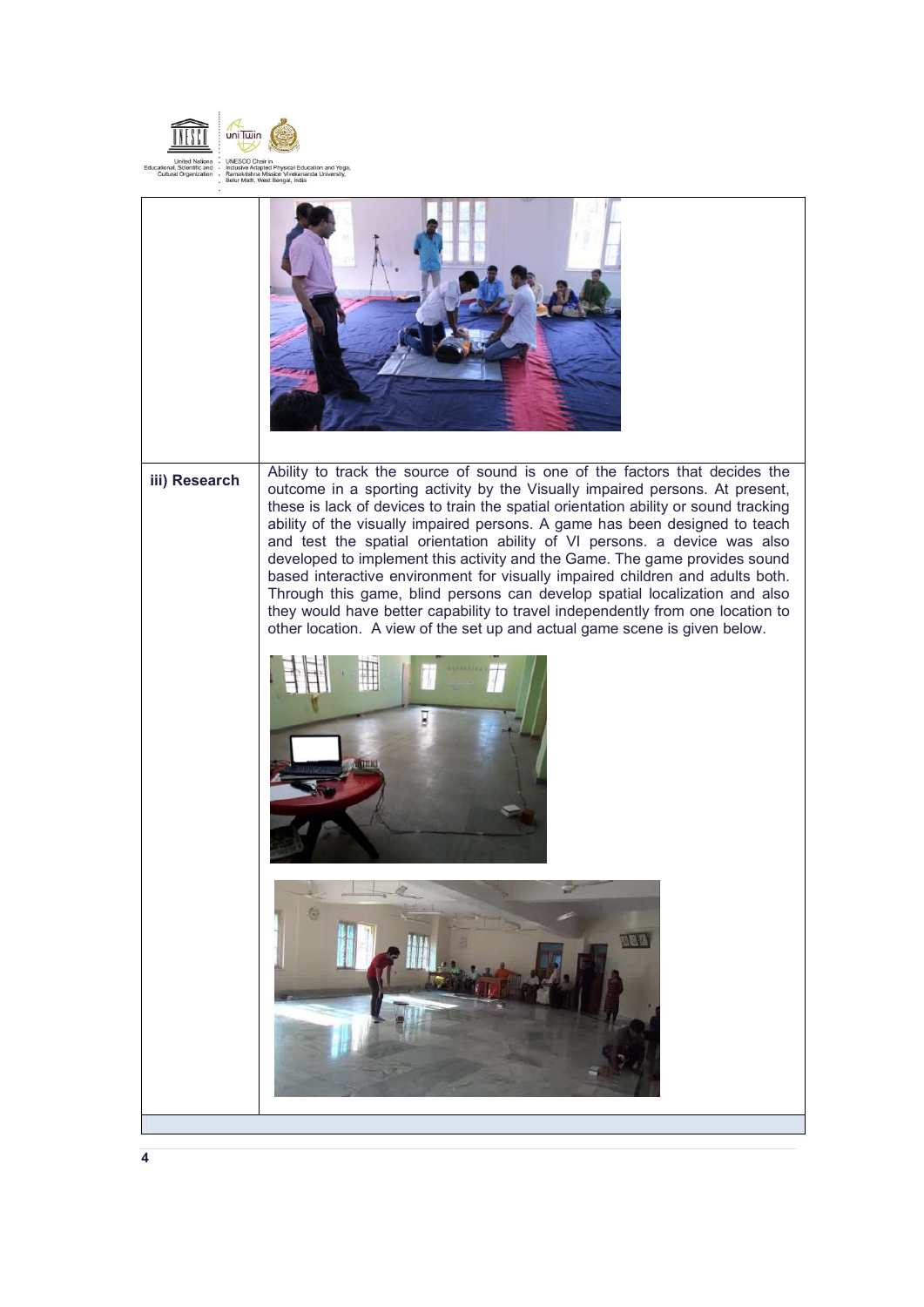

### **b) Conferences/Meetings**

*(key conferences and meetings organized by the Chair or to which its Chairholder contributed)* 

#### **i) Key conferences and workshops hosted by the Chair**

Seminar on "Recent Trends: Research in Sports Science and Yoga" was organised by the Chairholder. The seminar was Inaugurated by Prof. Dipankar Home, Bose Institute, Kolka and Swami Atmapriyananda, Vice Chancellor, RKMVERI.

The programme included two workshops

- 1) Sports Biomechanics delivered by Dr. Asis Goswami, Dr. Subhankar Ghosh, Dr. OSKS Sastri and Dr. Rupayan Bhattacharya.
- 2) Yoga included Yoga practice session under the supervision of Mr. Prasanta Samanta, lectures on "Science of Patanjala Yoga" by Dr. Rajeshwar Mukherjee and "Swami Vivekananda's Raja Yoga" by Swami Kaleshananda.

A special lecture on "Special Olympics' was delivered by Mr. Bibek Bardhan, Vice President, Special Olympics Bharat.



The following special lectures were also delivered.

1. "Making a World Class Athlete – A Vision from a Sports Medicine Specialist" - Dr. A.K. Joy Singh, RIMS, Imphal, Manipur, India,



2. Parallels between Yoga and Physics – by Prof. O.K.S. Sastri, Central University of HP, Dharamshala, Himachal Pradesh, India.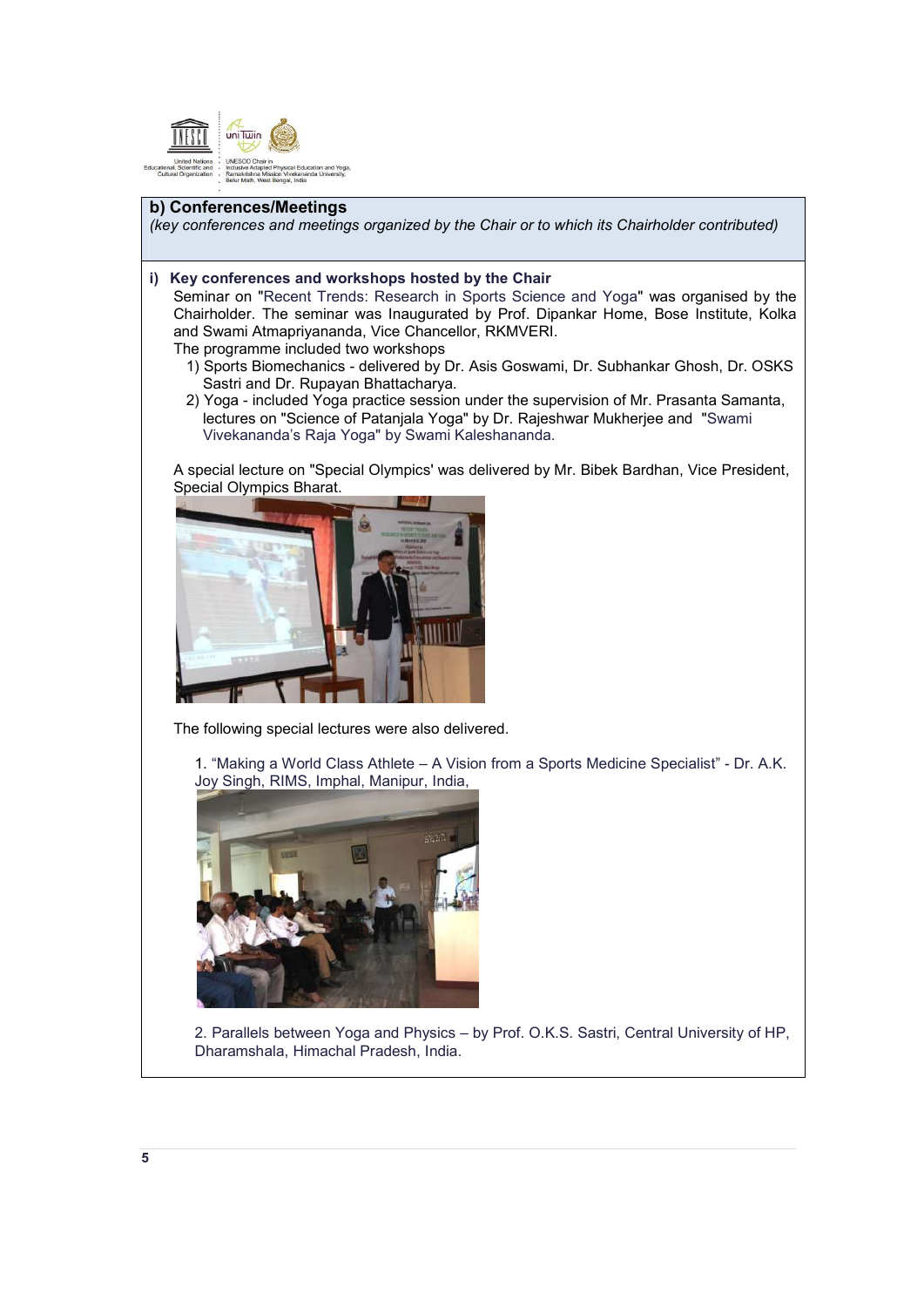



3. 3D Motion Analysis – by Prof. P.K. Nag

## **ii) Other conferences/organizational activities undertaken by the Chairholder**

 **1.** A Two-day National Conference on "Ensuring Inclusive and Equitable Quality Education and Sports for the Empowerment of Women with Disabilities" was organized on 23-24 February 2018 by the two Faculties of the RKMVERI, Coimbatore – FDMSE & GAPEY.



## **2**. INTERNATIONAL DAY OF PERSONS WITH DISABILITY, 2017.

RKMVERI-FDMSE observed the International Day of Persons with Disability on 14 December 2017 at GKD Auditorium. Swami Garishthanandaji Maharaj, Secretary, Ramakrishna Mission Vidyalaya presided over the function, Swami Divyaprajnanadaji Maharaj, Asst. Admin. Head, FDMSE delivered benedictory address and Ms. J. Swarnalatha, Managing Trustee, Swarga Foundation; Coimbatore was the chief guest of the programme. Children with Special Needs performed various cultural events. Persons with Disabilities who are studying and working in Vidyalaya Institutions were felicitated.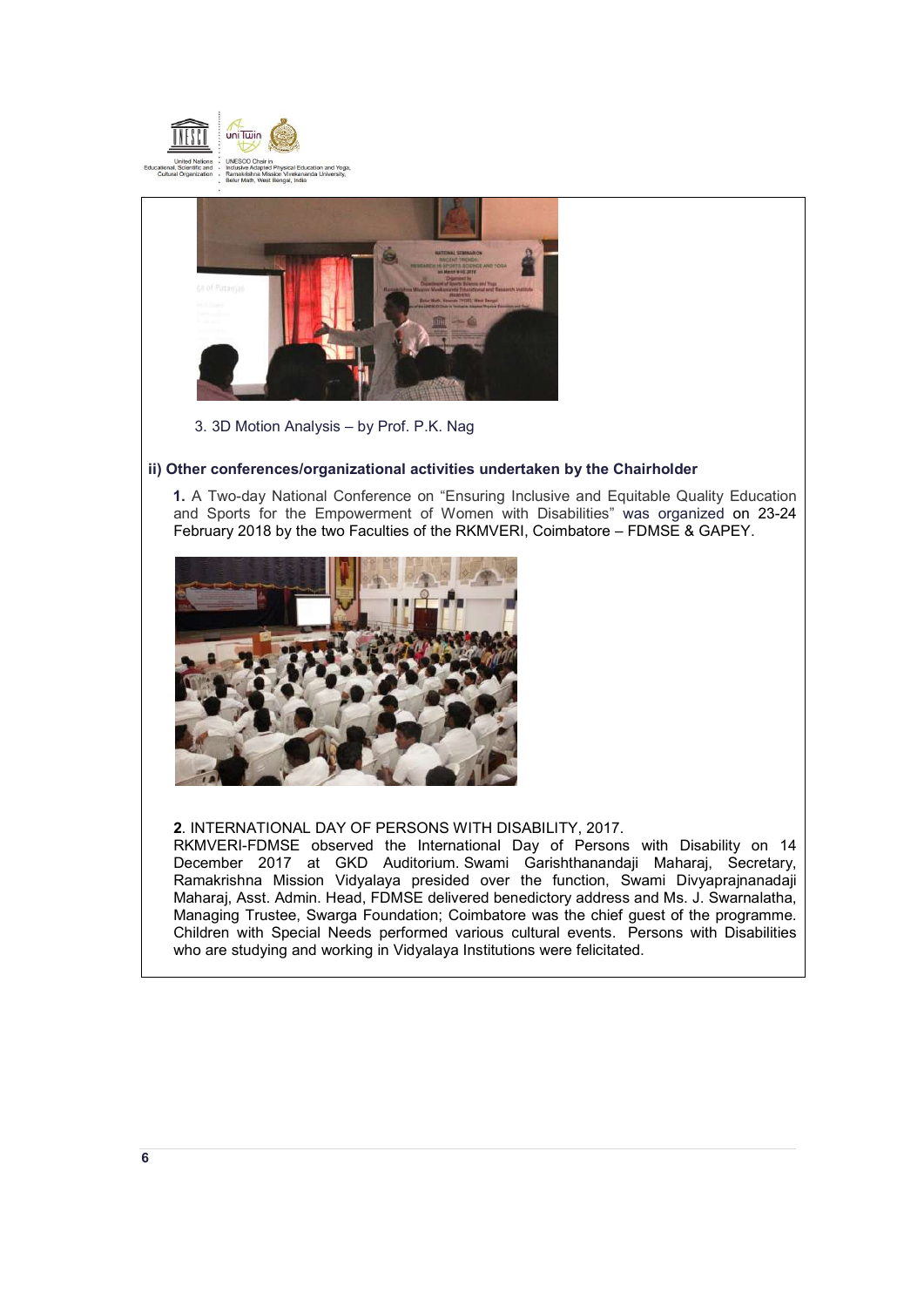



 3. FDMSE in partnership with RKMVERI-Belur Math, West Bengal and Globally with ARIGATOU, International, Tokyo, Japan (Secretariat in New York, USA) organized a **Week for Holistic Welfare of Children** from 23 -27 November 2017 at FDMSE premises. The inaugural session was held on 23 November 2017, for which Prof. Sujatha Missal, Principal, KMCH, Coimbatore was the chief guest. Swami. Nirmaleshanandaji, Asst. Secretary, Vidyalaya presided, N. Muthaiah, Dean, FDMSE gave the special address. Several interesting and useful events like a talk on importance of health & hygiene, safety measures, video clippings, and group activities like Nature walk, nature trip,



## **iii) A selection of conference presentations by the Chairholder and other colleagues**

1. Mr. Triloki Prasad took two sessions in a CRE programme organized by Noble Mission of South Calcutta on 2-3 February 2018.

## **c) Interuniversity Exchanges/Partnerships**

*(principal exchanges/partnerships between the Chair and other institutions including UNESCO Chairs/UNITWIN Networks)*

NA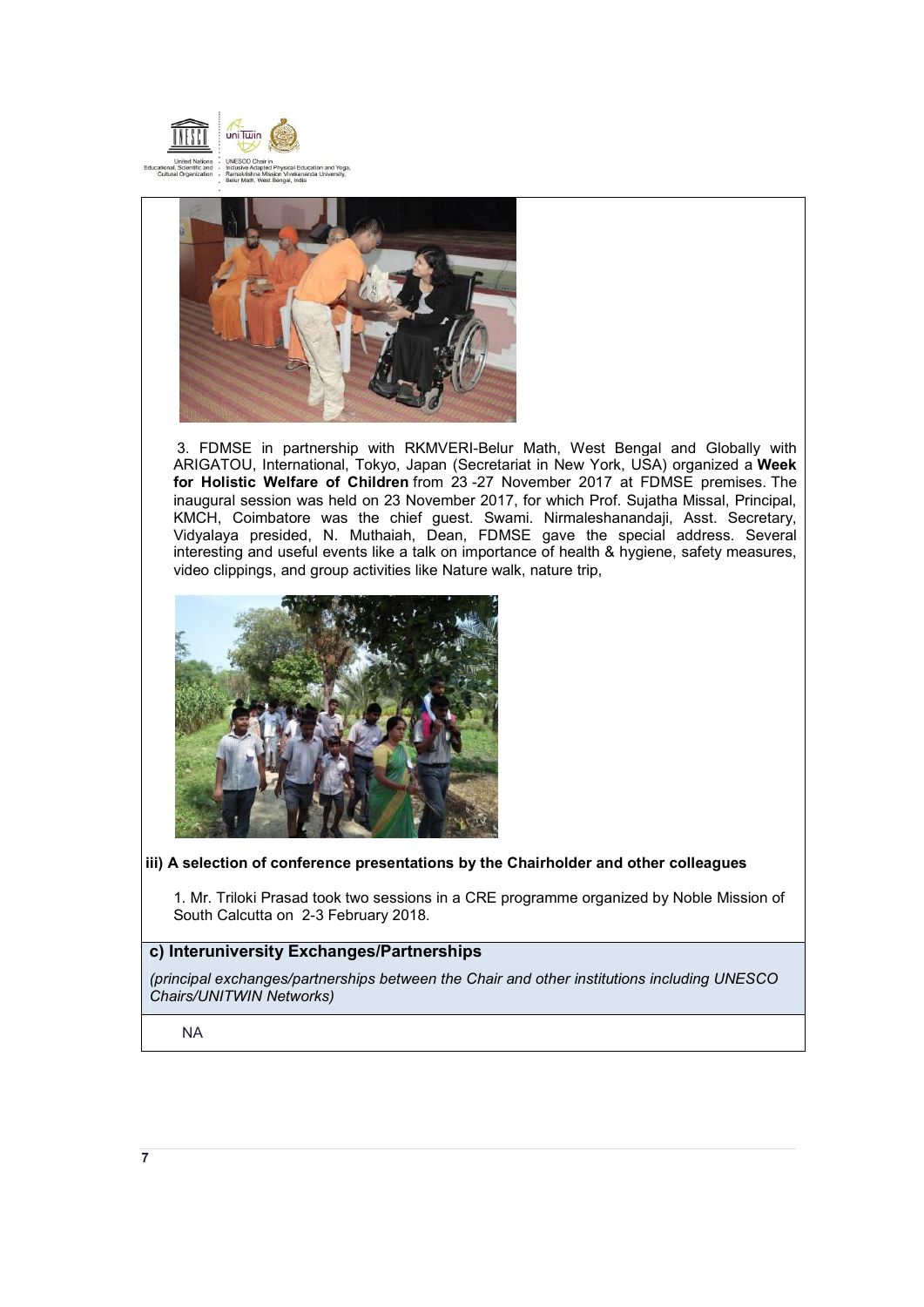

## **d) Publications/Multimedia Materials**

(major publications and teaching/learning materials)

| Please tick relevant fields<br>of output and indicate<br>volume of<br>output: | <b>Books</b><br>Books (edited)<br>Books (chapters)<br>Monographs<br><b>Research Reports</b><br>Journal Articles (refereed)<br><b>Conference Proceedings</b><br><b>Occasional Papers</b><br><b>Teaching/Learning Materials</b><br>Multimedia Materials (CD-Rom)<br>Multimedia Materials (Video)<br>Multimedia Materials (Other) | [tick]<br>[no.]<br>12 modules<br>12 video |
|-------------------------------------------------------------------------------|--------------------------------------------------------------------------------------------------------------------------------------------------------------------------------------------------------------------------------------------------------------------------------------------------------------------------------|-------------------------------------------|
|-------------------------------------------------------------------------------|--------------------------------------------------------------------------------------------------------------------------------------------------------------------------------------------------------------------------------------------------------------------------------------------------------------------------------|-------------------------------------------|

## **Details of major publications and materials.**

**Journal of Adapted Physical Education and Yoga:**

Since 2011 GAPEY is running a bi-annual journal "The Journal of Adapted Physical Education and Yoga". Peer reviewed articles on Physical Education, Adapted Physical Education and Yoga are published in this journal. Another journal that was being published by FDMSE is Journal of Disability Management and Special Education (JDMSE). Both these journals has been made online journal. Research scholars, staff-members and students working in the area contribute to this journal. These journals are now available in the website of Coimbatore Campus (http://www.vivekanandauniversity-cbe.org/site/category/journal/).

## **Book Publication:**

e) **Cooperation with UNESCO Headquarters, Field Offices**

NA

**f) Other**(any other activities to report)

**1. One of the future plan reported in last year's report was successfully established.** **Assistive Technology (AT) Laboratory** has started its activities from this year at Faculty of Disability Management and Special Education (FDMSE). Important goal of this facility is to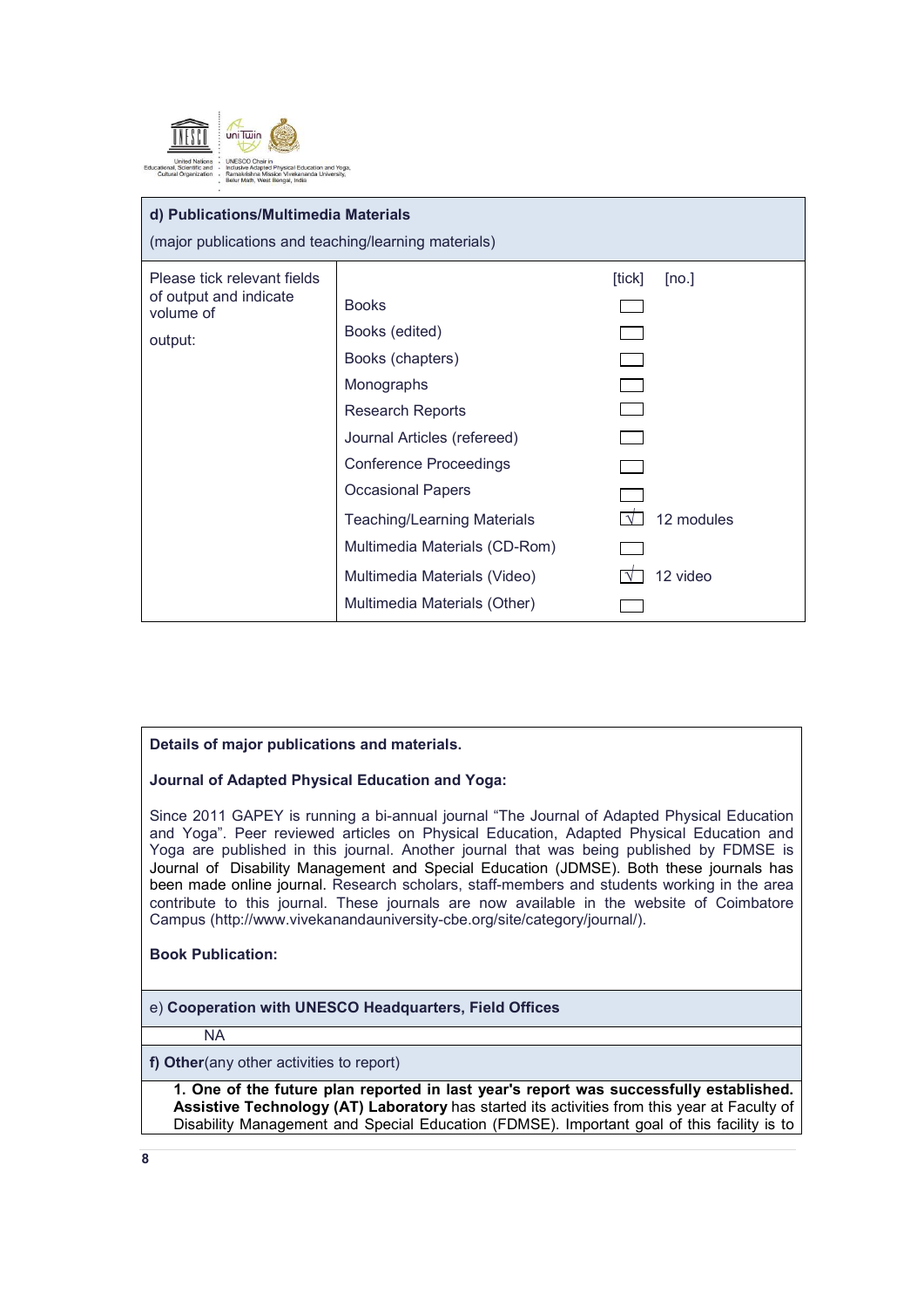

promote access to available AT devices, creates awareness and advocates by experiencing on usage, research and development towards empowerment in education through an inclusive environment. This would also help in employment generation and in daily living of persons with disabilities.



In Picture: Teacher Education Trainees, the future special educators are getting demonstrations on various low, mid, high tech level Assistive Technology that could help them in their instructional, communication and teaching methods for children with special needs

## **2. International Day of Yoga**

This day The students of Yoga course from the Belur Campus organized training camps at different places for one month. On 21st June was celebrated in all the campuses of the University.



#### **3. Disabled Sports Meet : 2017**

Ramakrishna Mission Vivekananda University, Faculty of GAPEY Coimbatore campus and Sports Development Authority of Tamilnadu jointly organized Coimbatore District Level Sports and Athletic Meet for Disabled on 27.10.2017.

157 persons with disabilities from 11 schools/institutions participated in various events for Physically Challenged, Visual Impairment, Hearing Impairment and Intellectually challenged. Sri H.S. Anandh, Proprietor, Lights and Lites, Coimbatore and Dr. R. Annadurai, Assistant Professor, Bharathiar University were the guests and distributed medals and certificates.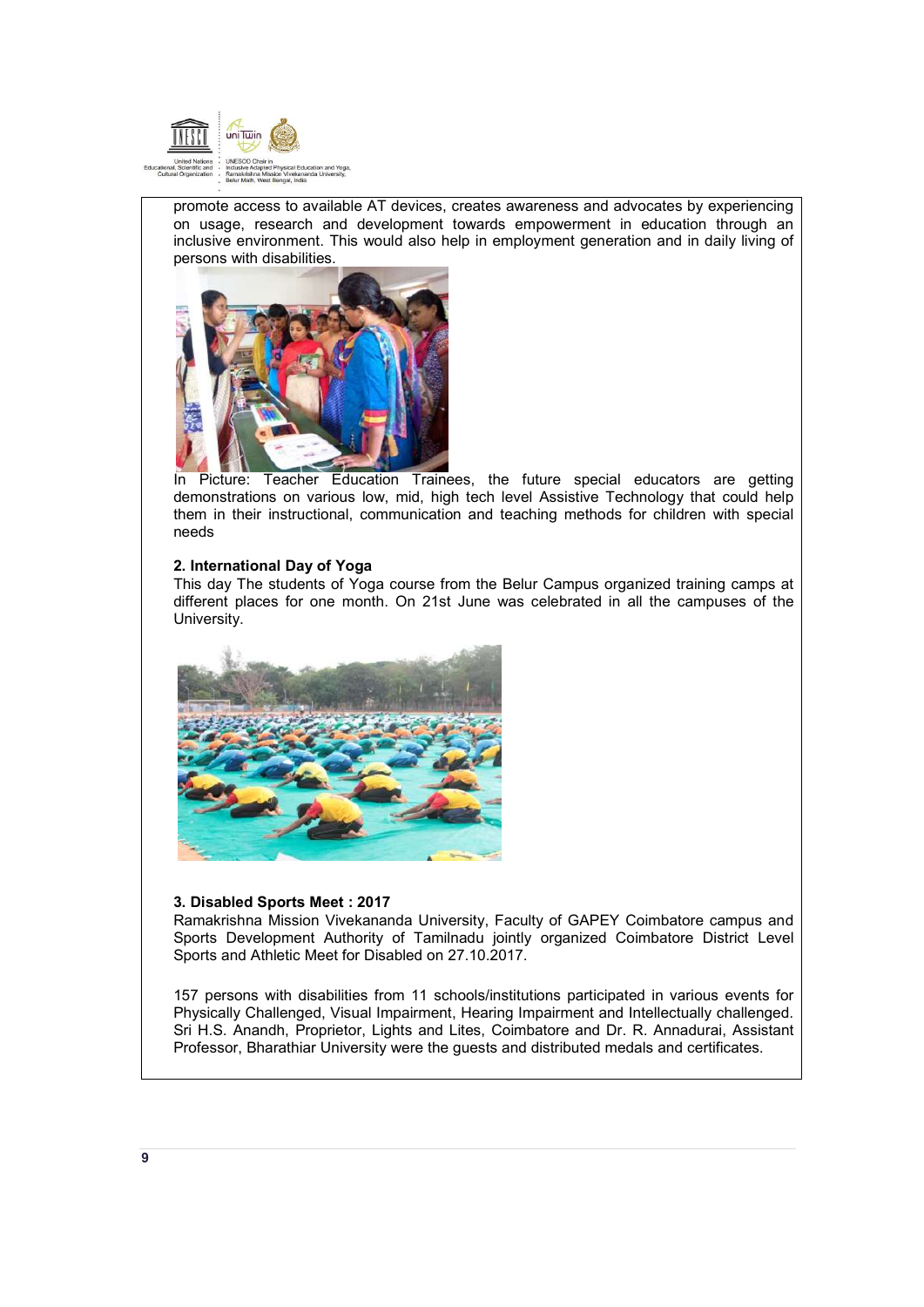



## **Leadership Training Camp 2017 – Report**

Ramakrishna Mission Vivekananda University, Faculty of General & Adapted Physical Education and Yoga, organised Leadership Training Camp 2017 at Sri Avinashilingam Krishi Vigyan Kendra, Vivekanandapuram from 22.10.2017 to 28.10.2017.





4. Dr. Asis Goswami has been invited by the Ministry of Youth Affairs and Sports, Government of India, to develop curiculum for different courses in the field of Sports Science and also to facilitate selection of priorety areas of research to be funded by the Government.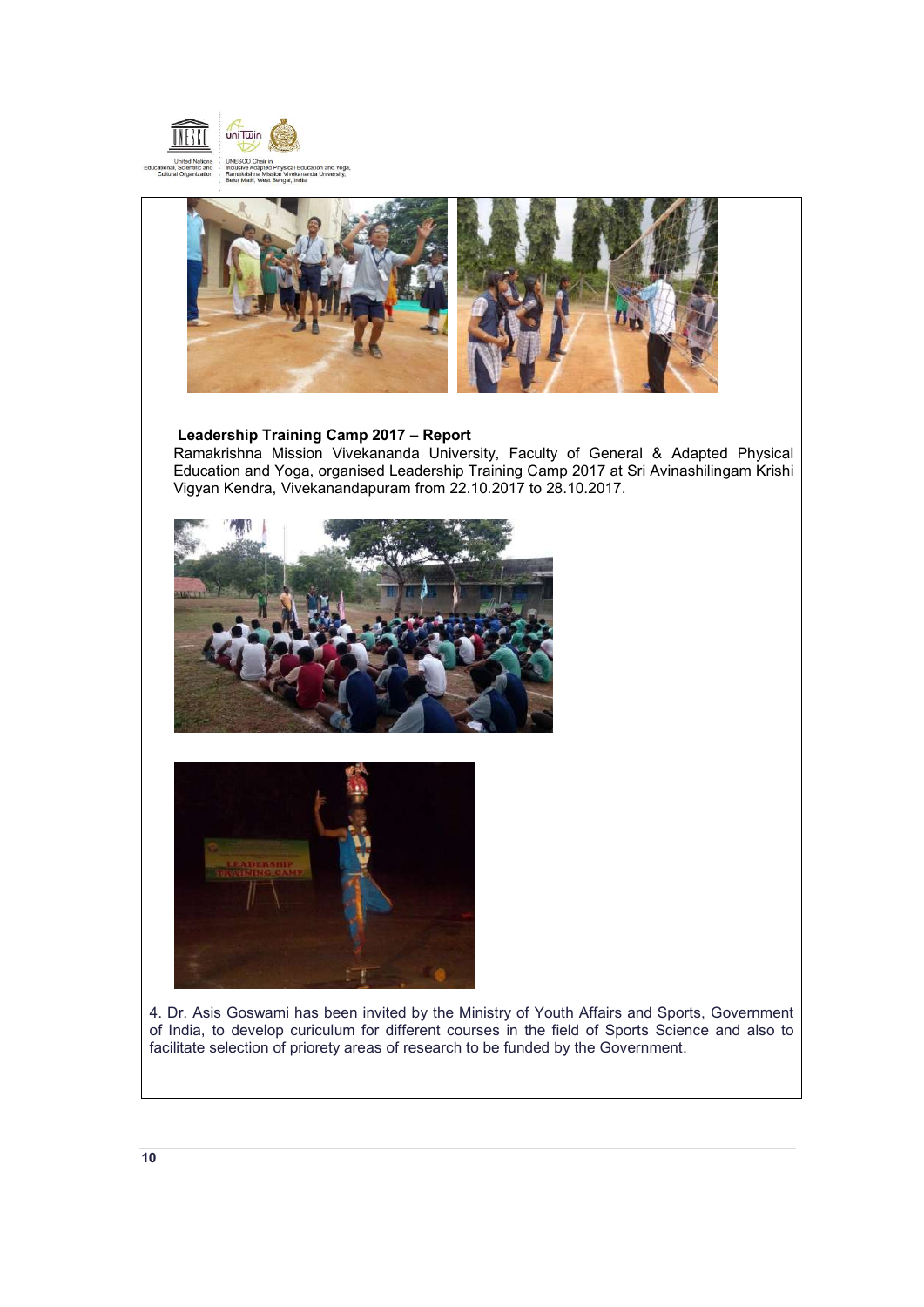

## **3. Future Plans and Development Prospects:**

Outline of action plan for the next biennium and short/medium and long-term development prospects. Please do not hesitate to refer to difficulties that the Chair has experienced (Not exceeding 300 words)

## **1. Establishment of Sports Science and Yoga research laboratory**

Construction of the building for Sports Science and Yoga is almost complete and expected to be functional in a few months time. A few equipment for research was also purchased. Procurement of more equipment is in progress.

#### **2. Starting of Sports Science and Yoga Course**

A new programme 'Integrated M.Phil.-Ph.D.' is being introduced from the coming academic session.

Programme in "Sports Management" and "Sports Performance Analysis" is being developed.

- **3. Sensory Park:** A plan for this project is ready. Possible funding sources are being identified.
- **4. Play Area for Disabled Children:** Playing facilities to promote physical, mental and social benefits. FDMSE has developed play grounds like Jumping pit, stair climbing exercise area, volleyball ground and a small multipurpose playfield, and Bocce ground. This facility is being used regularly to organize different disabled sports competitions.

## **Difficulties encountered:**

Limited financial support is a major deterrent in research programmes and other developmental activities. Specially grant for manpower like Research Fellow and Faculty members are hindrance for bigger activities.